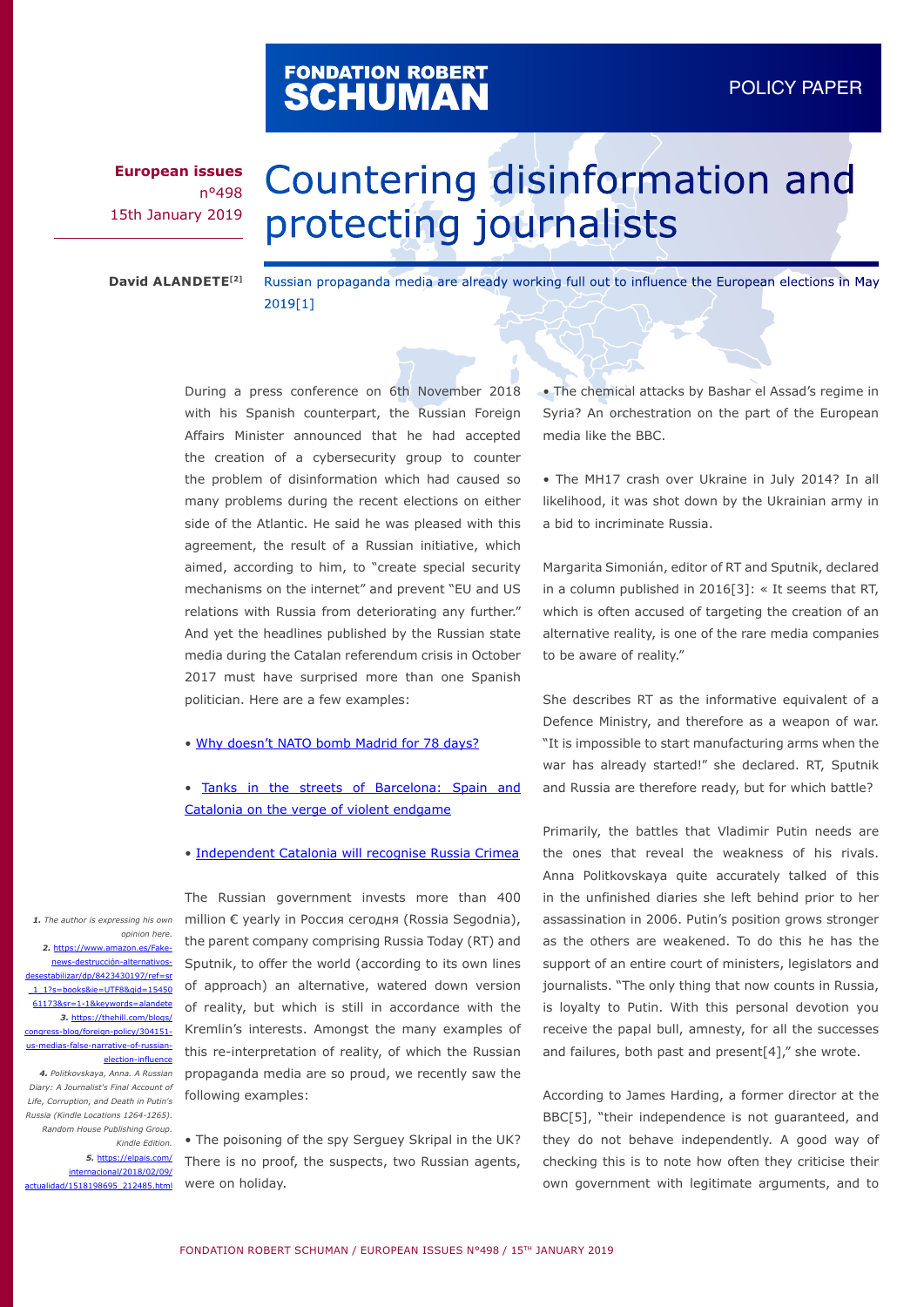see how far they are prepared to go. It is a good way to test the independence of any media."

Following my investigations into their interference in Catalonia, the Russian media defended themselves by pretending that Russia had nothing to gain in Catalonia and RT published an unsigned article in September 2017 which revealed, possibly without meaning to, its editorial line<sup>[6]</sup> : "As in the Cold War, Russia, whose influence was ridiculed until very recently due to its low GDP (equivalent to that of Italy, whilst the country is much bigger), is once again the one to blame for all the ills in the West which has no apparent response to this terrible threat. Of a West which has witnessed its political classes and its media lose the trust of their citizens day after day due to the errors they have made systematically, roughshod, and as we now see, intentionally. Some media seem to deem their audience to be completely stupid: so stupid that they are being influenced by "the crude lies on the part of the Kremlin."

If Russia has nothing to gain in Catalonia, why did Putin devote a major part of his speech to it at the Valdai Forum, (a Slav Davos forum of major international importance) on 19th October? "The situation in Spain clearly shows just how fragile stability can be, even in a prosperous, stable State, which might have expected, even until recently, that an old debate over the situation in Catalonia would lead to a serious political crisis : in Catalonia's case we saw how the EU and several States unanimously condemned the supporters of independence," declared the Russian President, adding "In this regard I cannot but say that they should have thought about it earlier, was no one aware of this secular discord in Europe? Of course, they were! However, they were extremely pleased to witness the disintegration of several other European States. Why were they so precipitate, driven as they were by transient political considerations and their desire to please their superiors in Washington, when they provided their unconditional support to the secession of Kosovo, causing similar processes in other regions of Europe and the world? When Crimea also declared its independence, and then after the referendum its decision to join Russia, it was not seen with such a

*6.* [https://actualidad.rt.com/](https://actualidad.rt.com/actualidad/250999-pais-referendum-cataluna-maquina-injerencias) [actualidad/250999-pais](https://actualidad.rt.com/actualidad/250999-pais-referendum-cataluna-maquina-injerencias)[referendum-cataluna-maquina](https://actualidad.rt.com/actualidad/250999-pais-referendum-cataluna-maquina-injerencias)[injerencias](https://actualidad.rt.com/actualidad/250999-pais-referendum-cataluna-maquina-injerencias) benevolent eye. Now we have Catalonia. There is a similar problem in another region, Kurdistan. This list is far from being exhaustive. But we should wonder what we are going to do. What are we supposed to think?"

This comparison between European nationalisms and the injuries inflicted on Russia by the independence of Kosovo – recognised by 23 of the EU's countries – and the sanctions for the annexation of Crimea are a constant in RT's and Sputnik's coverage, likewise the other media within their orbit.

The Kremlin's line is repeated by these media through chronicles, columns and interviews. Such is the true nature of disinformation, whoever signs them, whatever the date, the genre, sources or quotations. Because everything is carried out according to a plan: that of presenting an alternative version to reality, but which is in line with the Kremlin's interests.

There is a great deal of evidence of this journalistic manipulation. We might quote William Mallinson for example, who is often referred to by RT and who the Russian media present as a "former British diplomat". Here we just a few of the headlines published by RT:

- [America will do everything it can to create problems](https://www.rt.com/news/413671-china-russia-trump-strategy/)  [between Russian and China.](https://www.rt.com/news/413671-china-russia-trump-strategy/)
- [The USA reflect their two-faced diplomacy in the](https://www.rt.com/op-ed/361194-us-russia-diplomacy-syria/)  [Syrian conflict.](https://www.rt.com/op-ed/361194-us-russia-diplomacy-syria/)
- • [Johnson's clown simply fuels anti-Russian hysteria.](https://www.rt.com/op-ed/362513-boris-johnson-debate-russia/)
- [German hypocrisy: not so long ago Angela Merkel](https://www.rt.com/op-ed/339470-eu-macedonia-refugees-crisis/)  [said that multi-culturalism had failed.](https://www.rt.com/op-ed/339470-eu-macedonia-refugees-crisis/)

William Mallinson however is not a former diplomat. The status of his diplomatic services simply indicate that he was a civil servant, serving as a third secretary (chancellery) and interim second secretary (information) in London and in the embassies of Nairobi and The Hague. Placing the floodlights on his opinions with such provocative headlines is just an exercise in confusion, designed to spread the idea on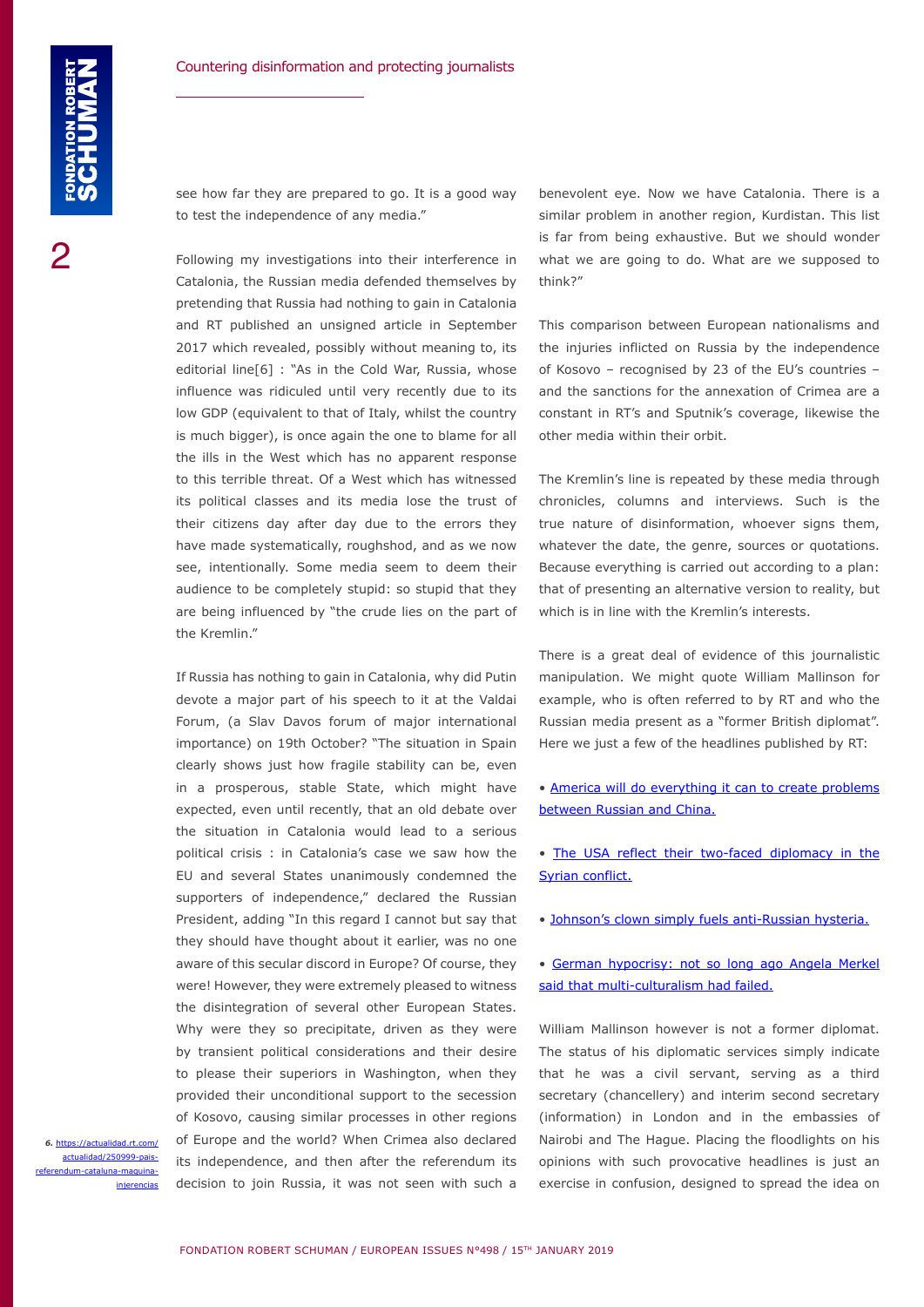the social networks that Europe is in decline. The only thing that makes Mallinson a valid source for RT is that he constantly expresses ideas that are close to those of Moscow.

Does the Kremlin dictate these outrageous titles, does it select its sources? Does it choose the subjects? Of course, it doesn't. It doesn't have to. Anna Politkovskaya saw this: "Self-censorship is now the business of trying to guess what you need to say and what you should not mention in order to stay at the top. The purpose of self-censorship is to keep your hands on a large, very large, salary. The choice is not between having a job or being unemployed, but between earning a fortune or a pittance. Any journalist has the option of moving over to Internet publications, which are more or less free to say what they want, while there are still a couple of newspapers that enjoy relative freedom too. Where there is freedom, however, there is low pay, irregularly paid. The big time is the mass media that play ball with the Kremlin."

The creation of this parallel world in which news is dictated by the interests of those in power and not by the supervision of its abuses, forms the centre of Russian disinformation. This focuses in particular on EU integration. Russia Today and Sputnik recently published the following titles:

• [EU's ‹dangerous› move to punish Hungary 'reveals](https://www.rt.com/news/438316-eu-hungary-article-seven-crazy/) [its authoritarian grip'](https://www.rt.com/news/438316-eu-hungary-article-seven-crazy/)

• Italy's deputy PM predicts 'political earthquake' for European Union

• ['It's an invasion!': UKIP leader blasts Brussels'](https://www.rt.com/news/440612-italy-european-earthquake-elections/) [migration policy in the European Parliament](https://www.rt.com/news/440612-italy-european-earthquake-elections/)

• [Soros and his '226 EU friends' thrust into spotlight by](https://www.rt.com/news/410223-soros-allies-migrants-farage-orban/) [Farage – so who are they?](https://www.rt.com/news/410223-soros-allies-migrants-farage-orban/)

• [Is Salvini the new Juncker? Eurosceptics push Italian](https://www.rt.com/news/441649-salvini-juncker-eu-presidency/) [minister as a president of European Commission](https://www.rt.com/news/441649-salvini-juncker-eu-presidency/)

• [Nigel Farage calls on EU to investigate George Soros](https://www.rt.com/uk/409818-farage-soros-funding-europe/) [funding, collusion.](https://www.rt.com/uk/409818-farage-soros-funding-europe/)

The line for the European elections in May 2019 has already been launched. The "stars" in this information are the leaders of the populist parties, who have set the goal of bringing the European to an end from the inside, described by them as a decadent, ineffective, corrupt institution. Viktor Orban's government in Hungary is always victimised, Nigel Farage is an idol and Matteo Salvini, a statesman who can save Europe from itself.

Haven't Vladimir Putin's party, United Russia sign agreements with the Lega in Italy and the National Assembly in France? Don't they share the same ideology and the same proposals? The Kremlin propaganda machine is at their service: it is logical.

Disinformation is spreading like cancer across the freedom of expression and information. The source of the problem lies in the fact that the law of supply and demand has reshaped the information market. Readers no longer buy paper newspapers, no longer listen to the radio and no longer watch TV as they did ten years ago. Everything is channelled today through telephones and computers. It is infinitely more practical to bring yourself up to date by consulting the headlines on Twitter, Facebook and Google. Yet the content which is selected by algorithms can be manipulated. There are many more or less sophisticated means, depending on the budget, to manipulate an algorithm. There are many studies on the use of "bots", automated accounts which aim to share content en masse thereby making it go viral. If tens of thousands of Facebook and Twitter profiles spread an RT title like "Napoleonic era redux? Europe should become an Empire says French Minister[7], it is highly likely that this will finally impact readers greatly. Ultimately, these algorithms reward popularity. The more information is shared, the more it will be made available to the users.

The real explanation for the spread of disinformation is however much simpler: human behaviour tends to privilege it. An important study by the Massachusetts Institute of Technology recently concluded that "false political news travelled deeper and more broadly, reached more people, and was more viral than any other category of false information. False political news

*7. interview with Bruno Le Maire for the Handelsblatt commented by RT on 12th November 2018*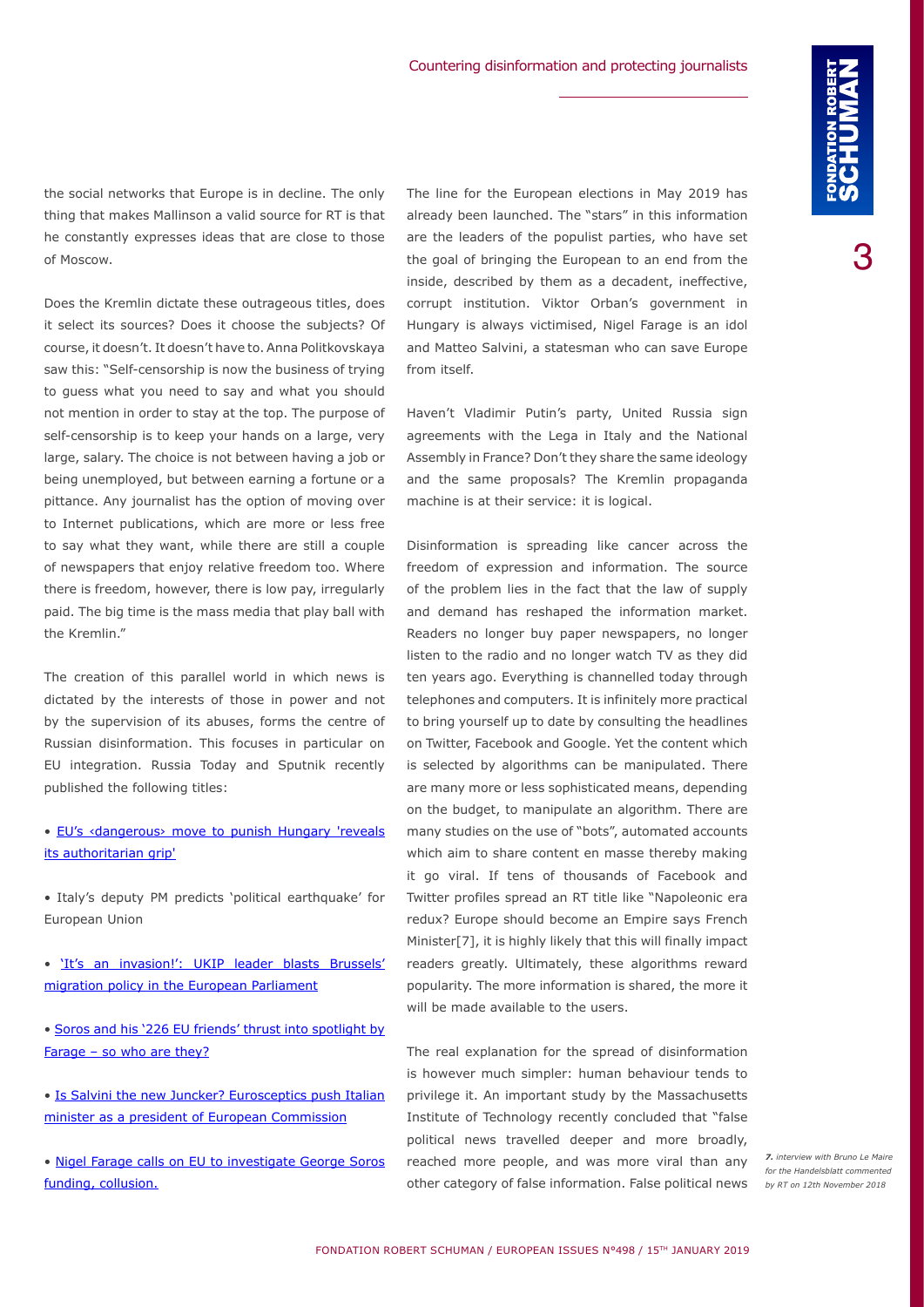also diffused deeper more quickly, and reached more than 20,000 people nearly three times faster than all other types of false news reached 10,000 people."

Why is there such a fascination with this? According to the authors[8], "What could explain such surprising results? One explanation emerges from information theory and Bayesian decision theory: People thrive on novelty. As others have noted, novelty attracts human attention, contributes to productive decision making, and encourages information-sharing. In essence, it can update our understanding of the world. When information is novel, it is not only surprising, but also more valuable- both from an information theory perspective (it provides the greatest aid to decision-making), and from a social perspective (it conveys social status that one is 'in the know,' or has access to unique 'inside' information)."

Journalists are not just working for private or public enterprises. They administer, as a collective, a right that does not belong to them: that of a well-informed society, obliging the political and economic authorities to give account. The problem is that the technological revolution has allowed propagandists, who do not serve the general interest, but the interest of a few, some of whom might be the enemies of democracy, to disguise themselves as journalists.

The panel experts convened last year by the European Commissioner responsible for economic society and digital, Mariva Gabriel, to give its opinion on disinformation recommended in January 2018 that any new law targeting the control of disinformation should be shelved because in its opinion: "The final goal should be the creation of an open market for fact-checking that avoids a "monopoly of truth" which could be potentially abused in some countries and might not carry public approval in other countries. Such cooperation could be promoted through a joint public and private effort, for instance in the form of a public/private partnership. The entity managing such a network should have a board composed of experts and operate autonomously and independently, without interference by public powers."

*8. The spread of true and false news online Soroush Vosoughi1, Deb Roy1, Sinan Aral2,\* Science 9 March 2018: Vol. 359, Issue 6380, pp. 1146- 1151*

*9.* [https://www.rt.com/](https://www.rt.com/news/438350-petrov-boshirov-interview-simonyan/) [news/438350-petrov-boshirov](https://www.rt.com/news/438350-petrov-boshirov-interview-simonyan/)[interview-simonyan/](https://www.rt.com/news/438350-petrov-boshirov-interview-simonyan/)

But there is a major pitfall: fact checking necessarily takes place after the publication of the fake news.

However, what is the point of a digital service checking the truth of something declared by Sputnik like "an independent Catalonia will recognise that Crimea is Russian? This information will already have been published. It will already have reached thousands of people. It will already have been shared on Twitter. It will be too late. The damage will have been done.

The Commission and Mariva Gabriel's fear of entering the murky waters of legislation involving the freedom of information is legitimate. But it does not justify inertia in other areas. There are remedies other than new legislation. The Commission and the European Parliament can declare, as the USA has done, that the Russian state media are agents of propaganda. It does not mean prohibiting them from anything, but demanding that they respect the most basic rules of journalism: that they distinguish information from opinion, that they admit to their mistakes in good faith and that they show clearly where their information has come from. If they lie the authorities can, as French President Emmanuel Macron did, take the exceptional step and reject their accreditation, because this is reserved to professionals working with information and not to propagandists.

In addition to this, in the ilk of the UK, the institutions must have strategic communications departments which detect disinformation attacks and take steps to counter them. The action taken by Theresa May's government during the failed poisoning of the spy Serguey Skripal in Salisbury is a perfect example of this. The British institutions provided reliable information, were totally transparent and did not falter in the face of the customary Russian threats. The result was that the truth prevailed, and RT was obliged to publish an embarrassing interview by its director with the two suspects. [9]

After the damage done by the disinformation spread during the Brexit referendum campaign Theresa May created a special unit, with her own budget and warned Russia: "we know what you're are doing, and you will [not succeed.](https://news.sky.com/story/theresa-may-launches-powerful-attack-on-russia-meddling-11125693)"

However, the European institutions are sadly impotent. Nearly everything we now about Russian disinformation is due to the memorable work by the Union's "StratCom